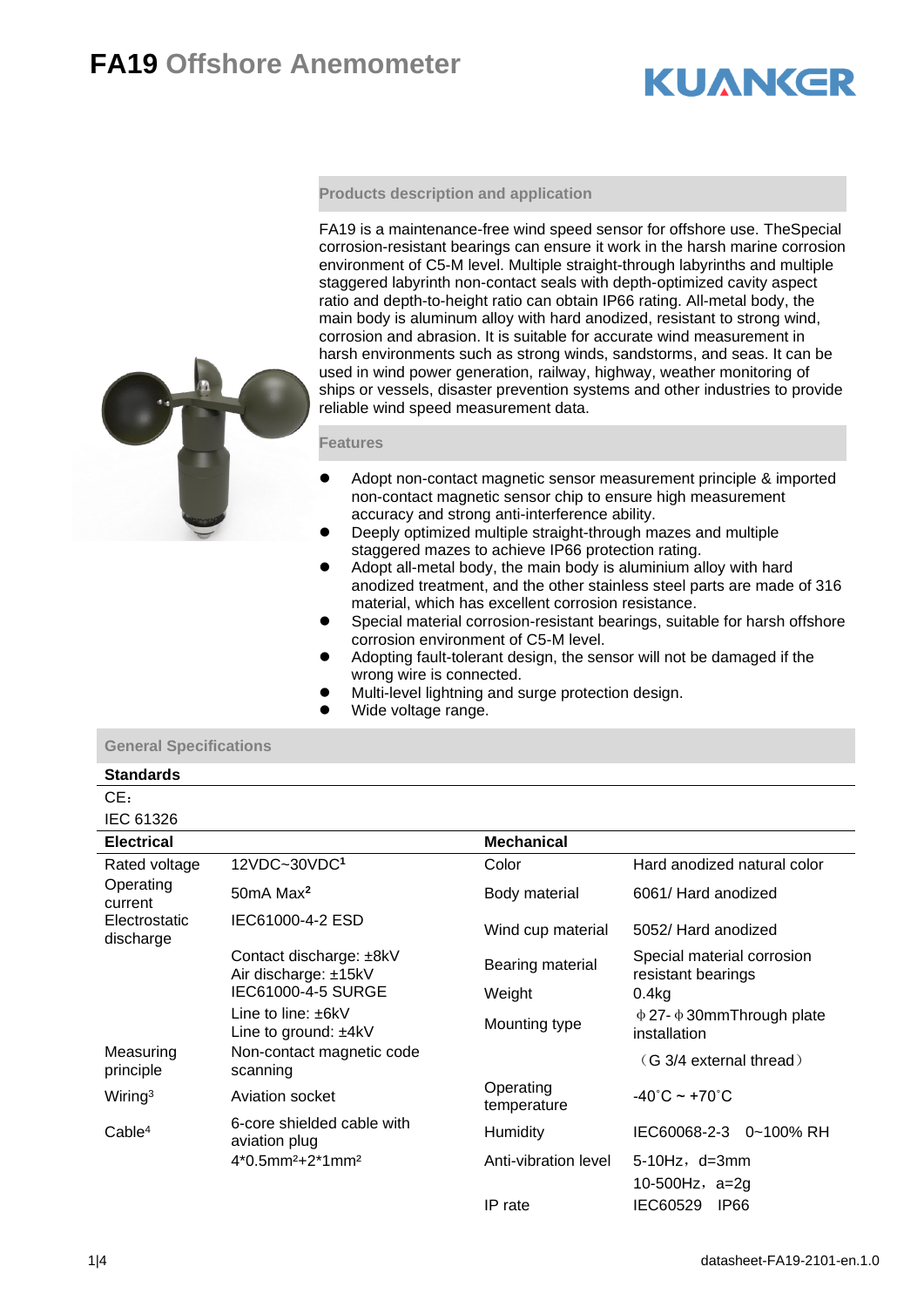# **FA19 Offshore Anemometer**



Anti-corrosion level ISO9227 NSS≥1440h

| Meteorological        |                                      |
|-----------------------|--------------------------------------|
| Starting<br>Threshold | $\leq$ 0.5m/s Vu=20℃                 |
| Anti-wind ability     | $>75$ m/s                            |
| Range <sup>5</sup>    | $0 - 50m/s$                          |
| Accuracy              | $\pm$ 0.5m/s (V <sub>L</sub> <16m/s) |
|                       | $\pm$ 3% (16m/s≤V∟≤60m/s)            |
|                       | $\pm$ 5% (V <sub>L</sub> >60m/s)     |
| Resolution            | $0.1m$ /s                            |
|                       |                                      |

**1.Rated voltage, see How to Order table.**

**2.Current at signal end.**

**3.Wirig type, see How to Order table.**

**4.The cable has to be purchased separately.**

**5. Wind range, see How to Order table.**

### **Sensor measurement principle**



FA19 uses the classic three-cup rotation to measure the wind speed. The electromechanical conversion circuit is realized by the combination of the magnet on the end of the rotating shaft and the imported magnetic encoding chip on the circuit board. The analog-to-digital conversion and data processing by the single-chip microcomputer can ensure the wind speed signal output by the sensor accurate and reliable.

### **Installation Environment**

In order to make the data measured by the wind sensor representative and reduce the uncertainty of the test data, the installation site environment should be selected reasonably. The specific requirements are as follows:

A. Meteorological industry use:

1. The wind sensor must be installed at a height of 10 meters or more from the ground and there is no obstacle on the ground, or the distance between the wind sensor and the obstacle is at least ten times the height of the obstacle itself. If this requirement cannot be met, the wind measurement The sensor should be placed about 6 to 10 meters above the obstacle.

B. General industrial applications:

1. When the wind sensor is installed on the roof, it should be installed in the center of the flat roof. Do not install it sideways to avoid the influence of a certain direction. It should be 6 meters above the roof, and at least 2 to 5 meters if it cannot be satisfied.

2. When the wind sensor is installed on the top of the tower, the installation height is greater than 2 times the tower diameter.

3. If there must be obstacles around the installation plane, the distance from the obstacle is L=4\* (obstacle height-wind sensor installation height).

C. Wind power industry application:

1. If the instrument is installed on the wind measuring tower, please refer to IEC 614000-12-1 Appendix G for installation.

2. If the instrument is installed in the wind turbine cabin, please refer to Appendix A of IEC 61400-12-2 for installation.

D. Wind speed sensor and wind direction sensor crossbar installed side by side:

1. When the wind speed sensor and wind direction sensor are installed side by side through the crossbar, the distance between the installation centers of the two sensors should be greater than 1m~1.5m, or greater than the sum of the maximum gyration radius of the wind vane and twice the gyration radius of the wind cup.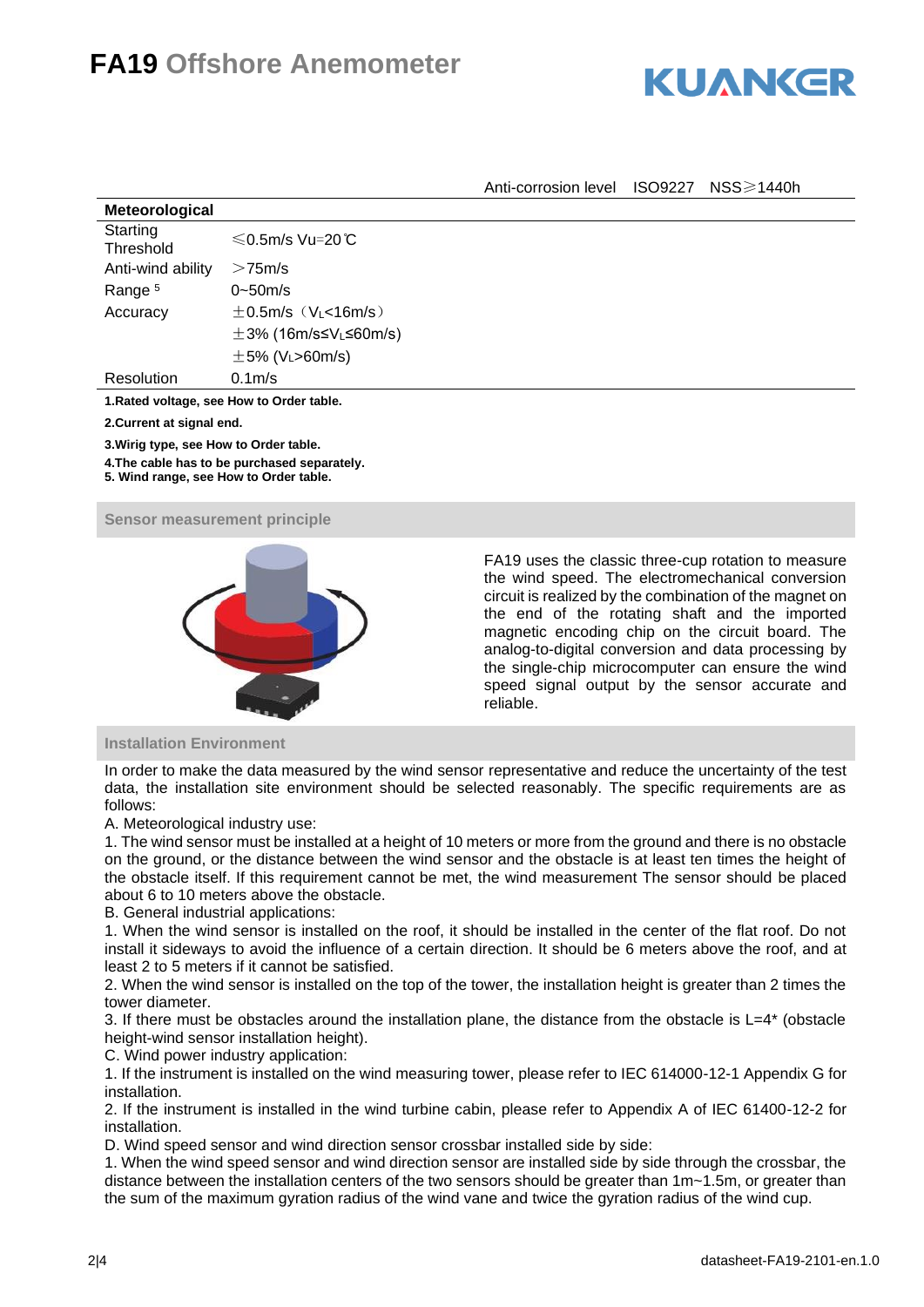## **FA19 Offshore Anemometer**

# **KUANKER**



10 15 20 25 30 35 40 45 50 55 60

 $V[m/s]$ 

3|4 datasheet-FA19-2101-en.1.0

 $\theta$